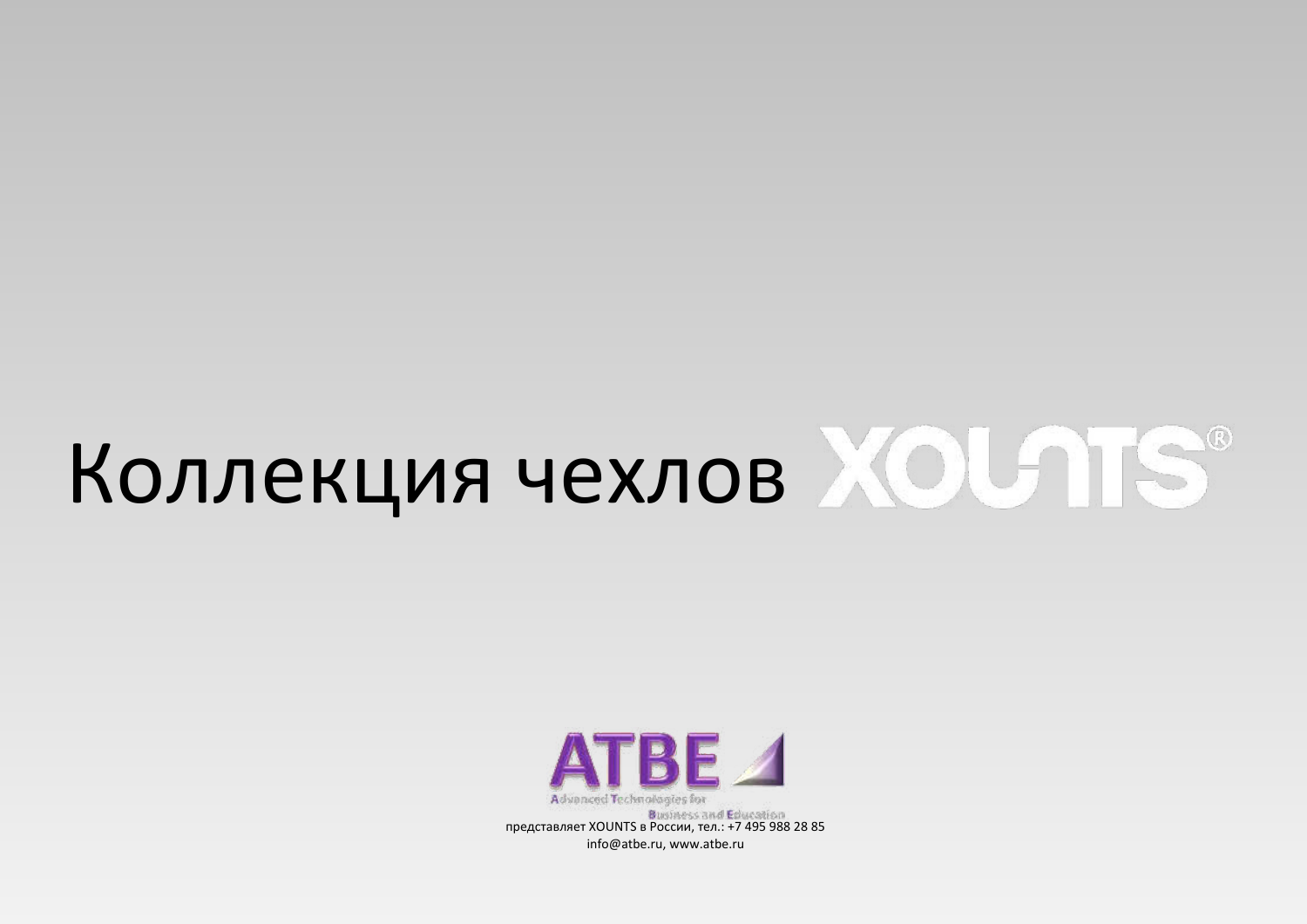### Расцветка



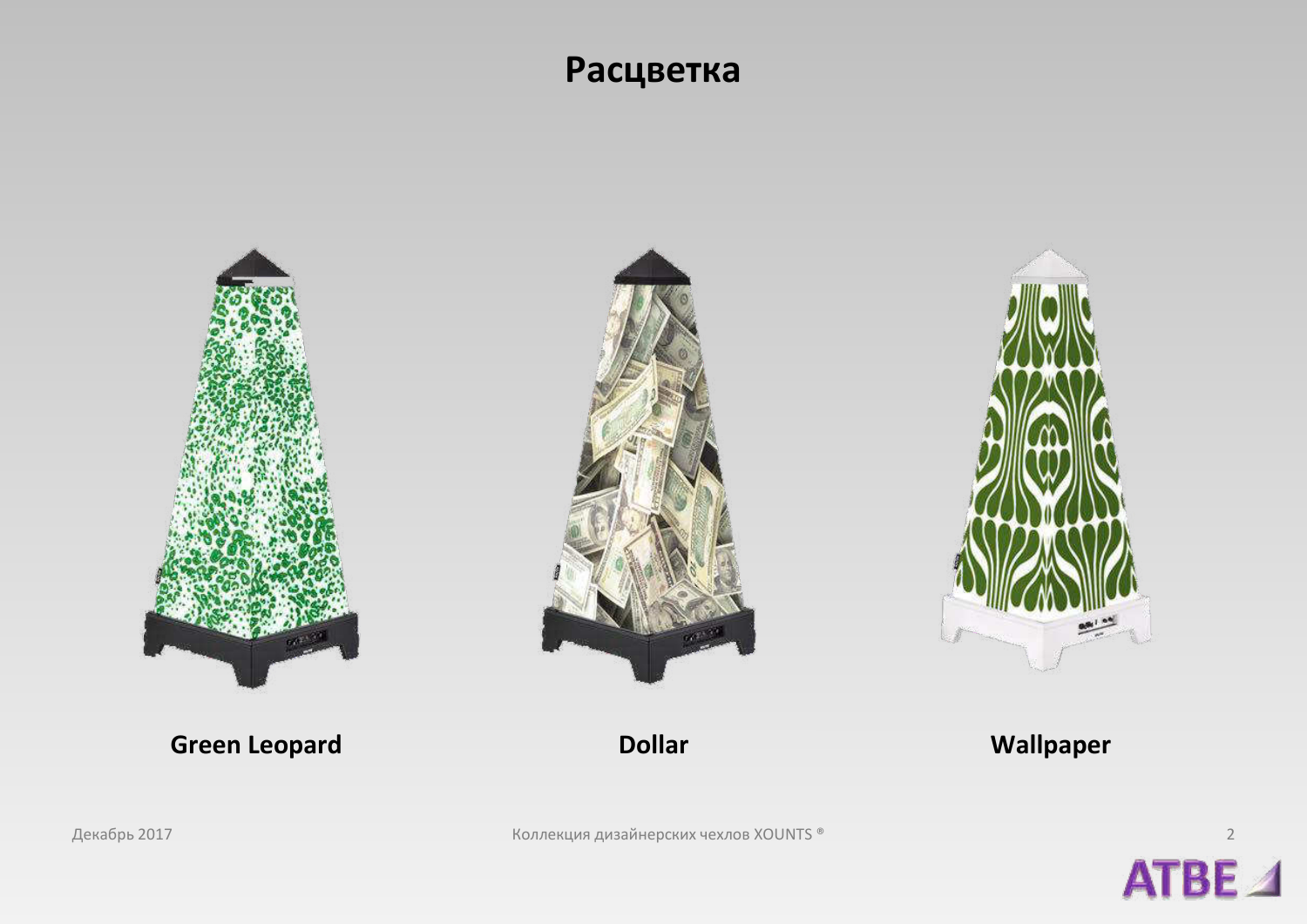## Расцветка



**Campfire** 



**Chilies** 





**Red Flames** 



**Red Tendrils** 

**Yellow Flame** 



Декабрь 2017

Volcano

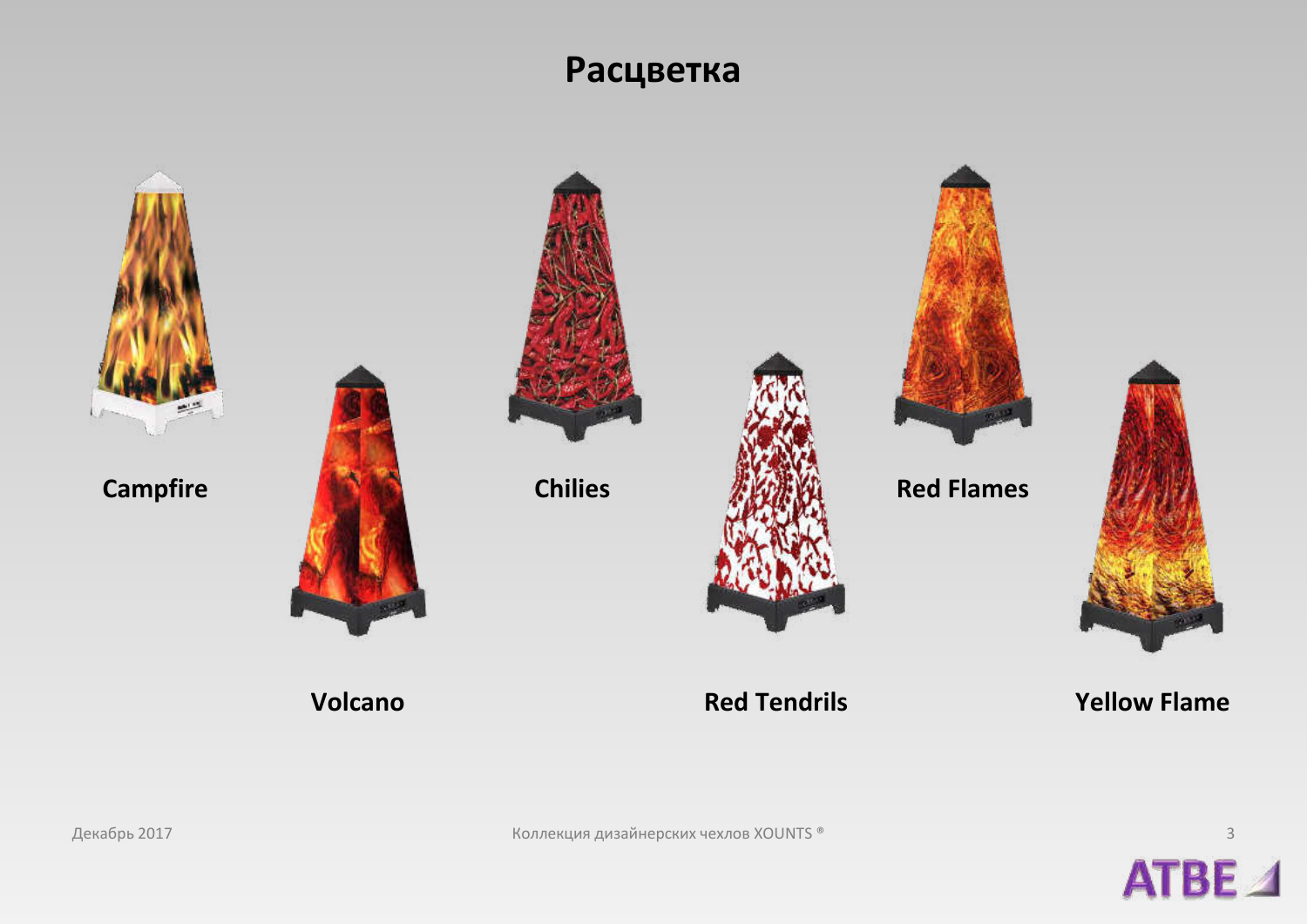#### Расцветка



Декабрь 2017 и последните составляет в тем и совмещения дизайнерских чехлов XOUNTS ® 4 человек составляет составляет на местности и совмещения дизайнерских чехлов XOUNTS ®

ATBE<sub>4</sub>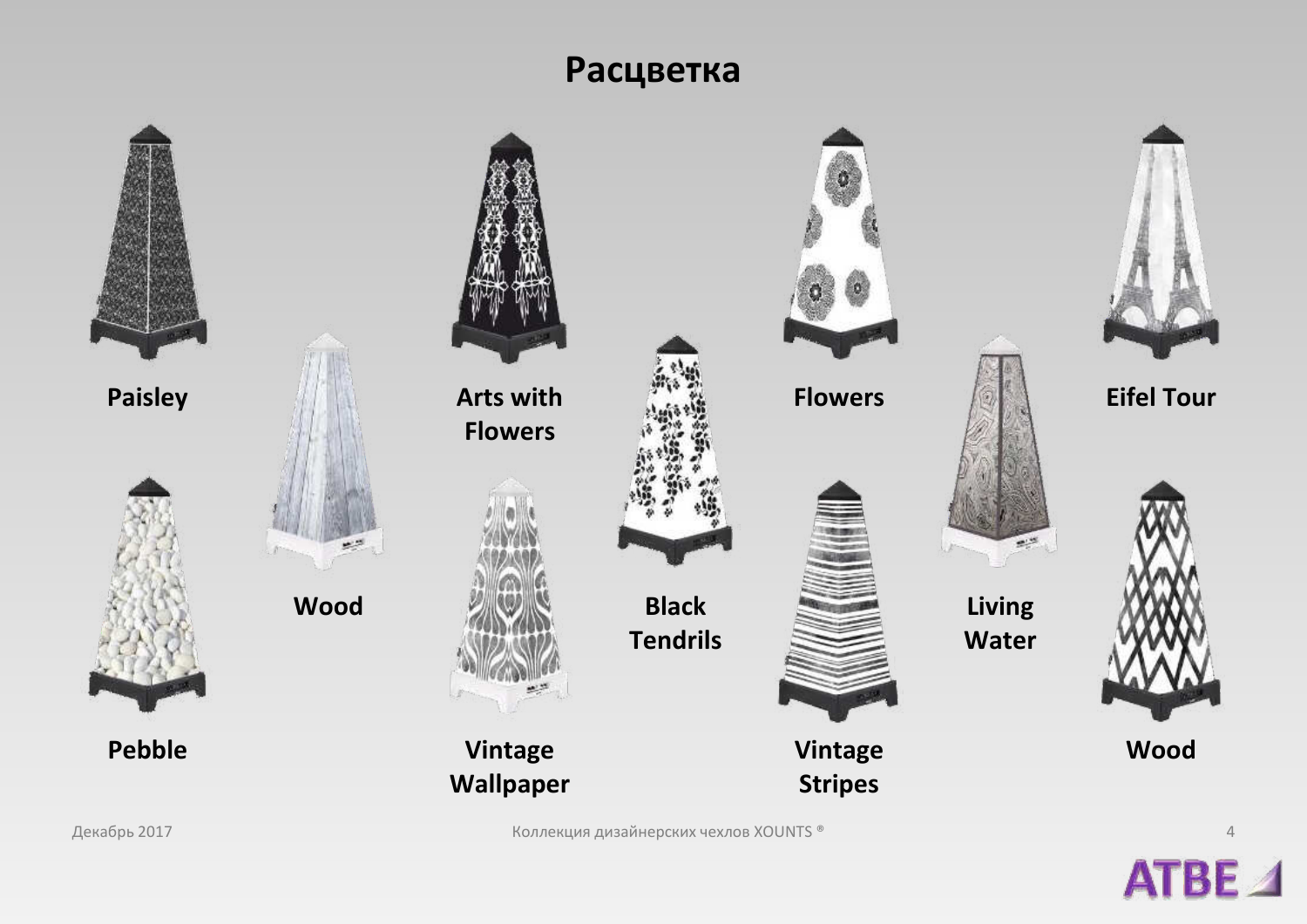Флаг



Коллекция дизайнерских чехлов XOUNTS ®



 $\mathsf S$ 

Декабрь 2017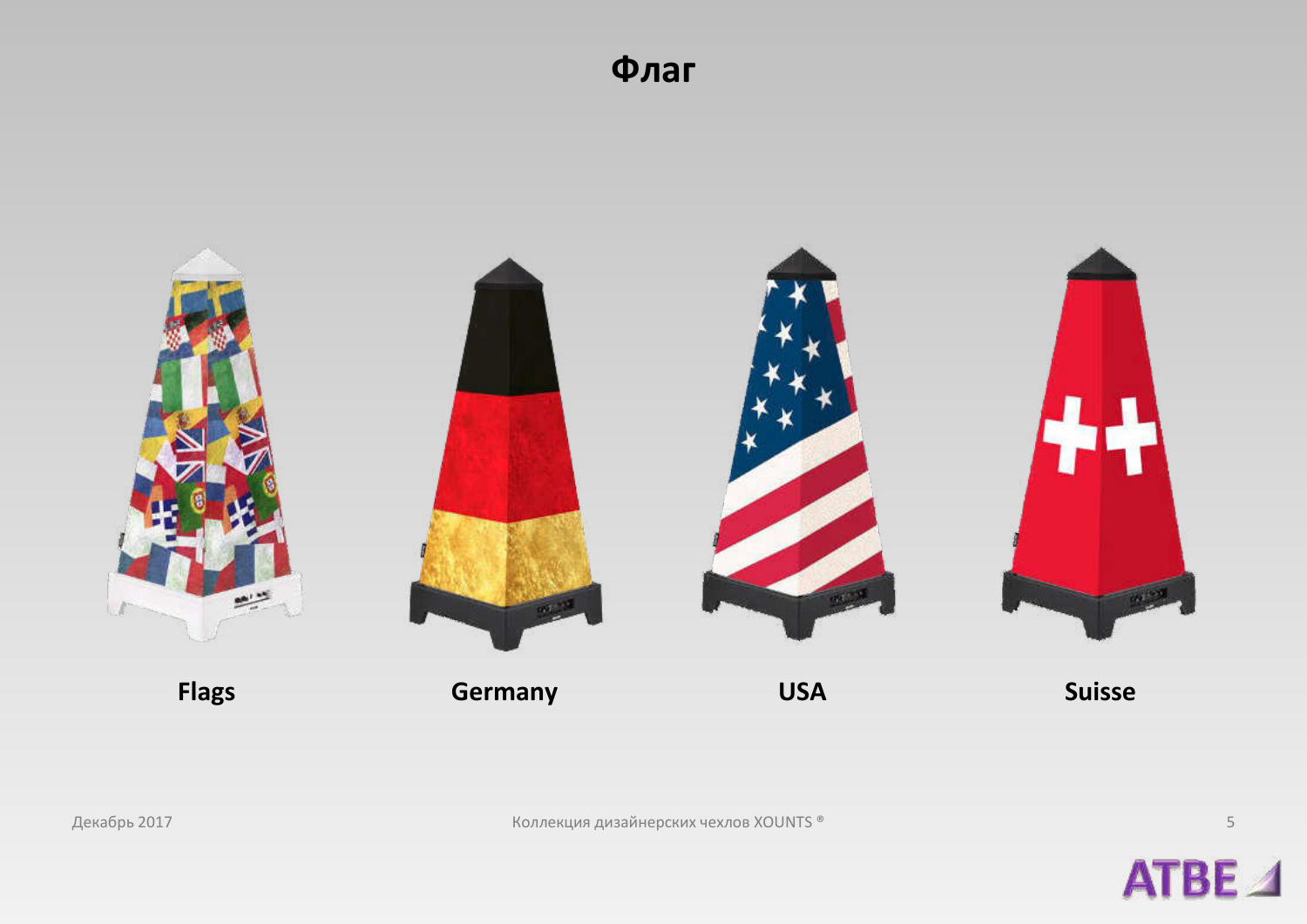## **Важное событие**



ATBE<sub>4</sub>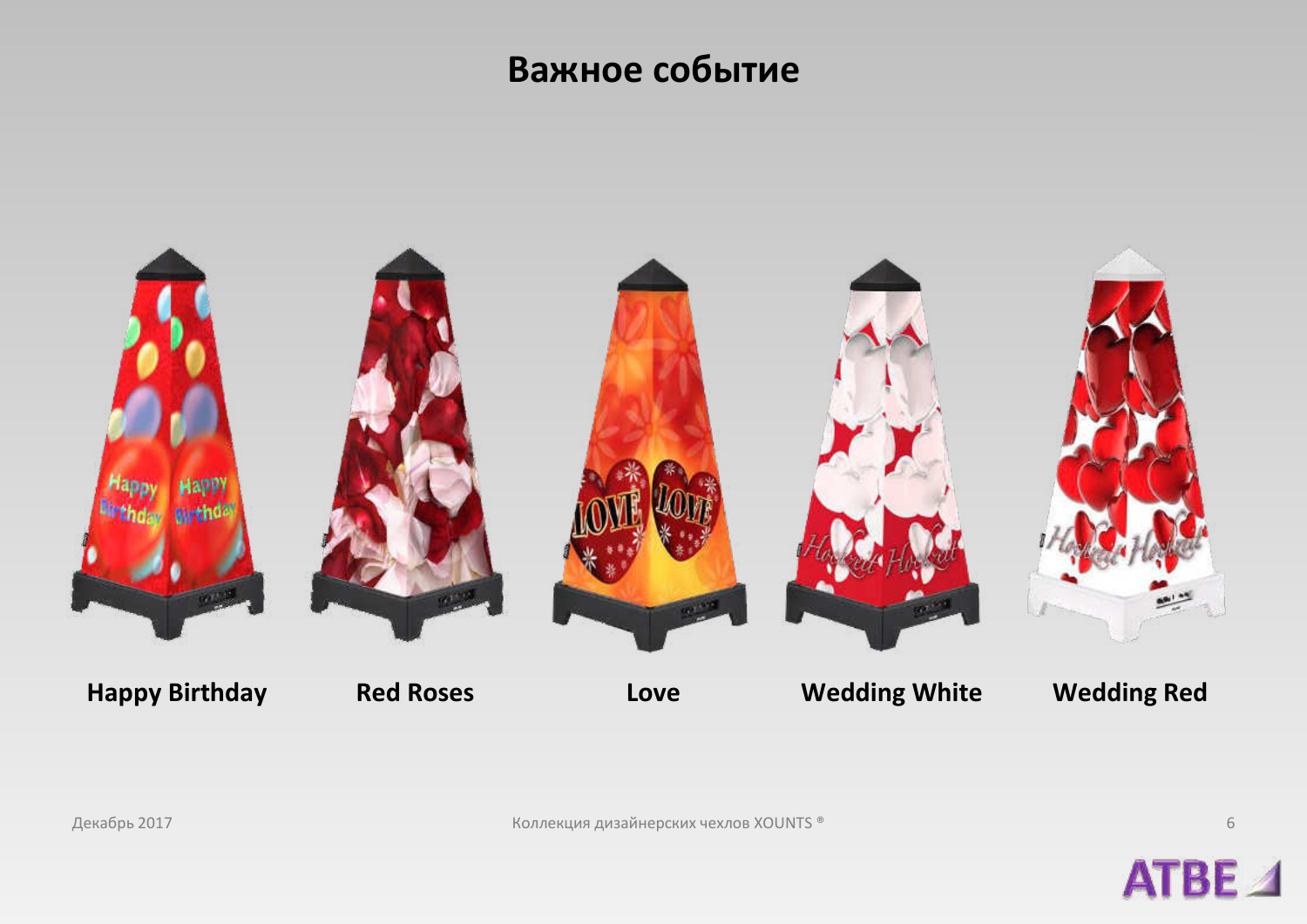## **Open Air**





 $\overline{\phantom{a}}$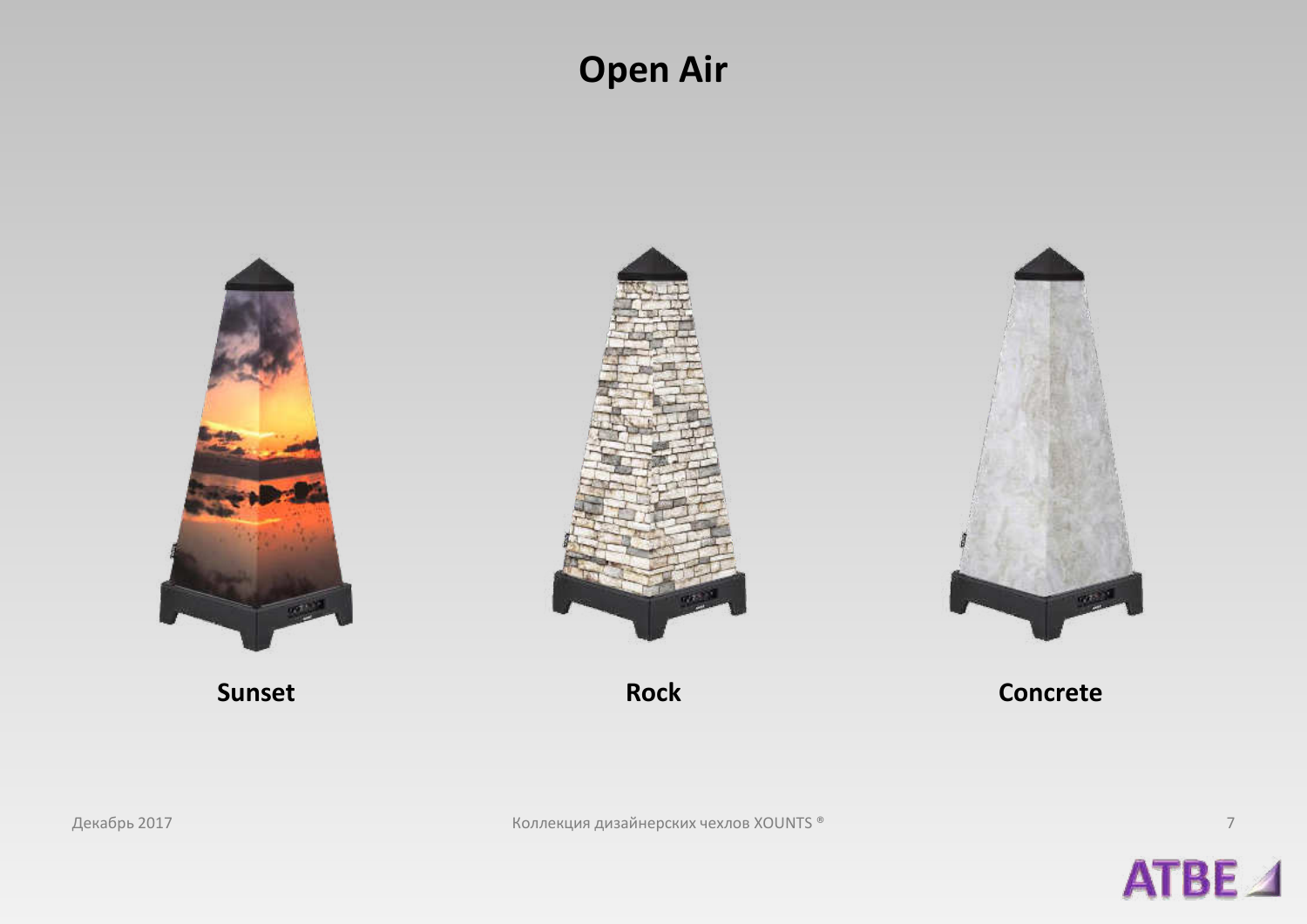## **Животный мир**



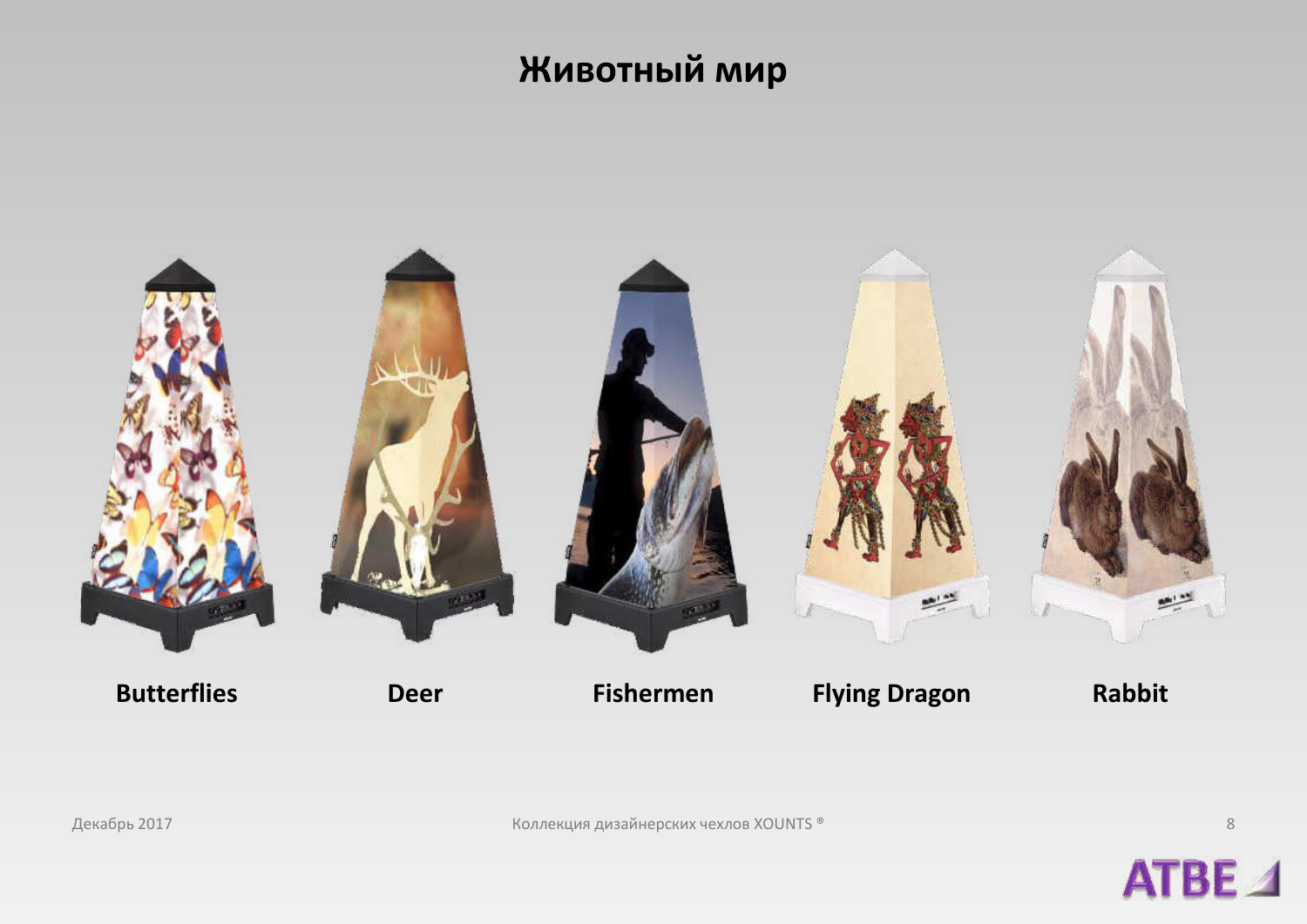#### Вода и волны



ATBE<sub>4</sub>

 $\mathcal G$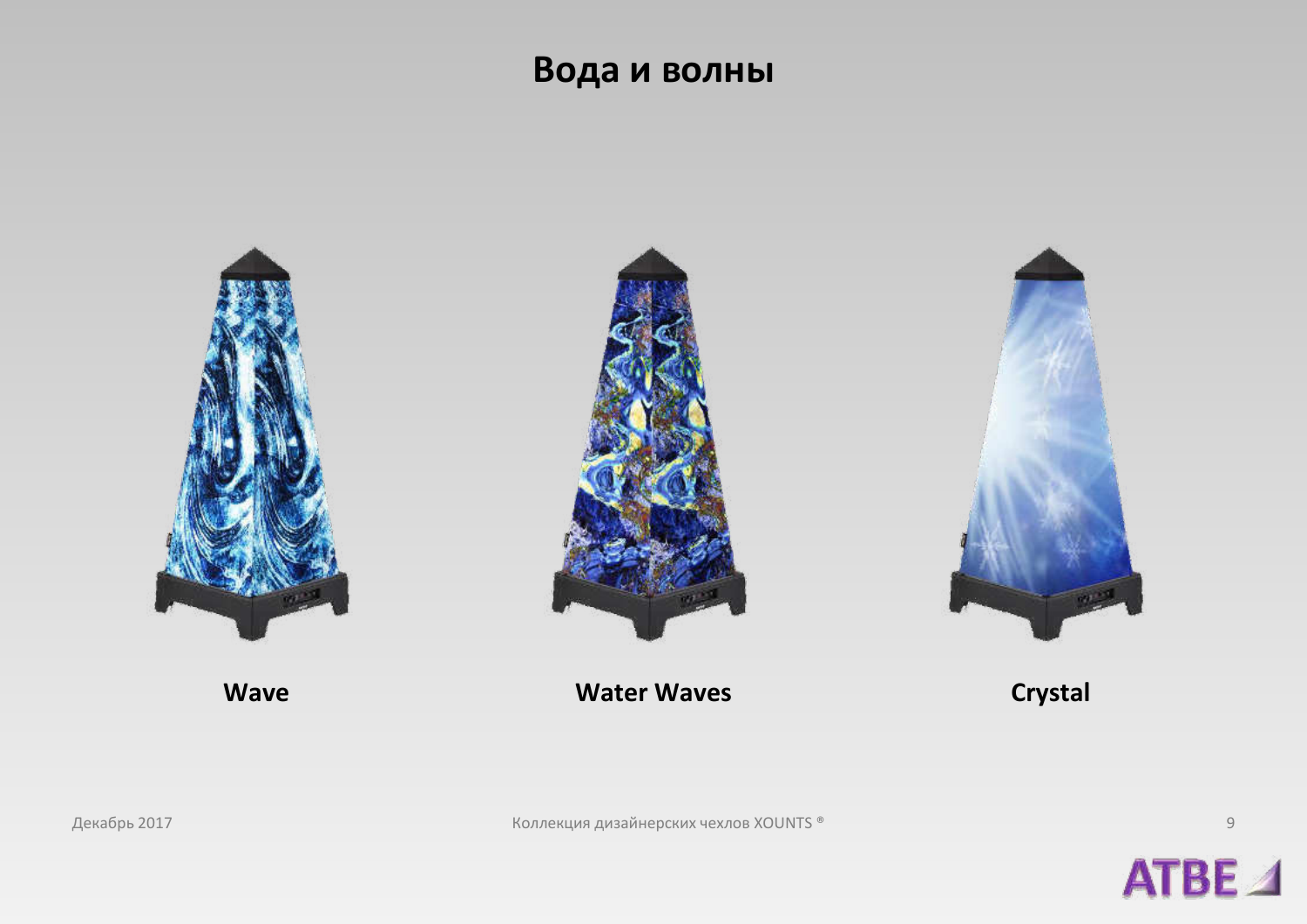## Йога





10

Декабрь 2017